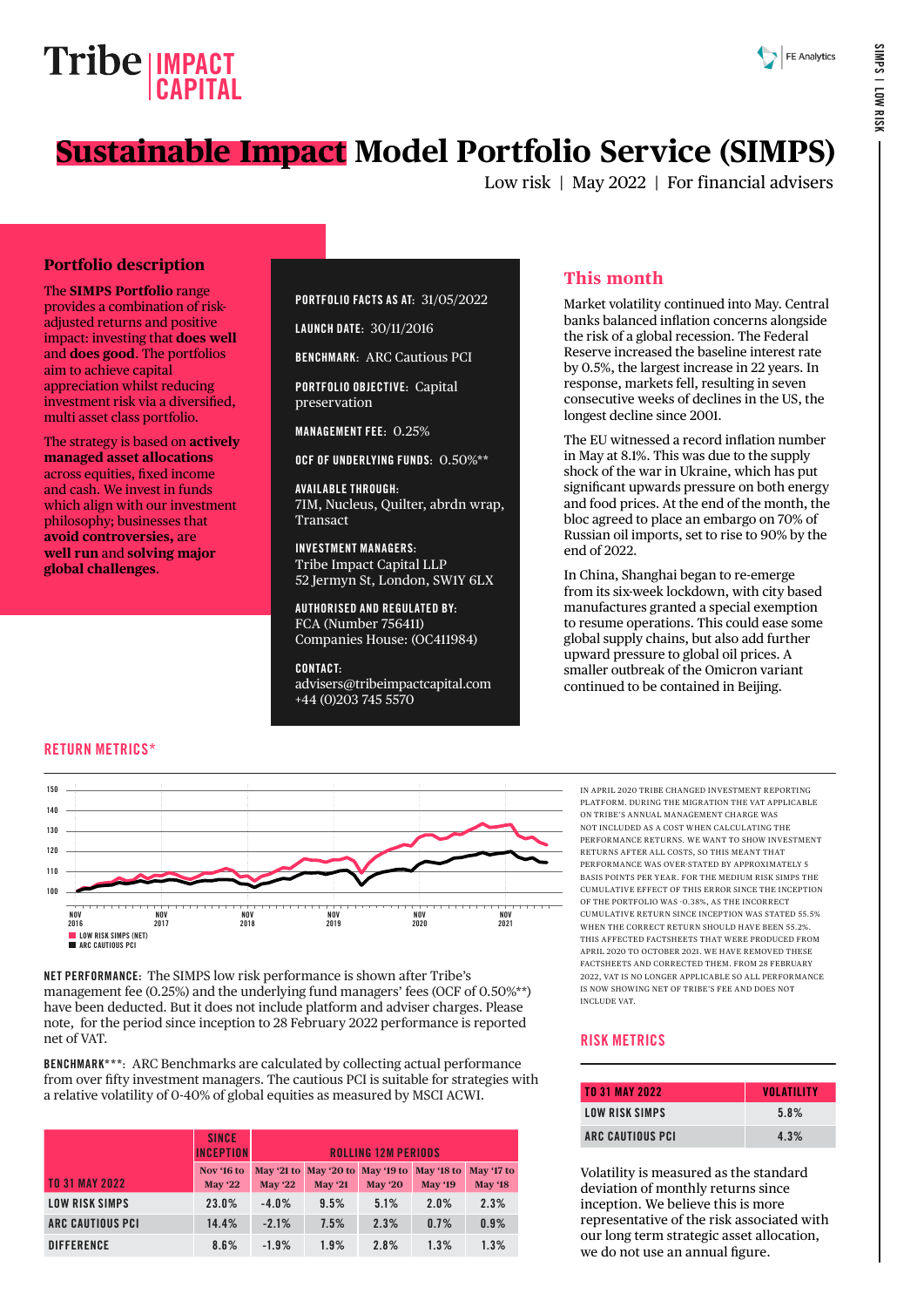## **IMPACT CAPITAL**

#### TOP 3 EQUITY HOLDINGS TOP 3 FIXED INCOME HOLDINGS

| <b>FP WHER SUSTAINABILITY</b>             | 5% | WELLINGTON IMPACT BOND                                | 9% |
|-------------------------------------------|----|-------------------------------------------------------|----|
| JANUS HENDERSON GLOBAL SUSTAINABLE EQUITY | 5% | EDENTREE RESPONSIBLE & SUSTAINABLE SHORT DATED BOND B | 9% |
| <b>WELLINGTON GLOBAL IMPACT</b>           | 5% | ROYAL LONDON SHORT DURATION GLOBAL INDEX LINKED BOND  | 8% |

#### ASSET ALLOCATION



IMPACT ALLOCATION

The UN Sustainable Development Goals (SDGs) are the blueprint to achieve a better and more sustainable future for all. To help translate the Goals into the **SIMPS Portfolios** we have aggregated them into our four Impact Themes.



THE GREY SECTION OF THE GRAPH WHCH MAKES UP 30% OF THE SIMPS LOW RISK PORTFOLIO REPRESENTS CASH AND FUNDS THAT ARE MULTI-THEMED AND CAN'T BE ATTRIBUTED TO ONLY ONE SDG.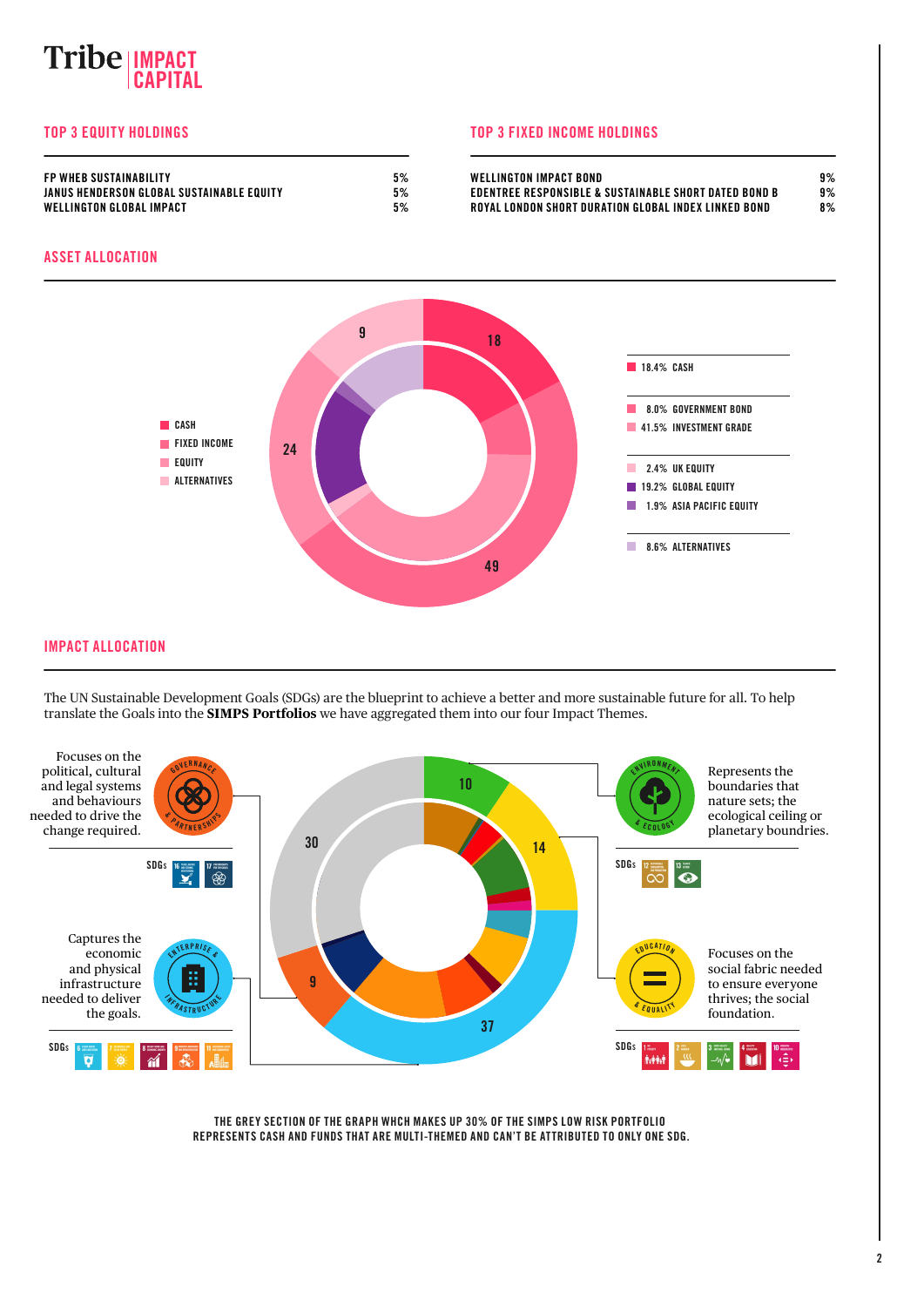

#### **Carbon Intensity1**

The equities in the low risk **SIMPS Portfolio** are **21% less** carbon intensive than the MSCI ACWI benchmark.



#### TONS OF CO2 / \$M SALES

Businesses with lower carbon intensity demonstrate their operational efficiency and release less carbon into the atmosphere per pound of revenue.

#### **Carbon Saved1**

By investing £100,000 into the low risk **SIMPS Portfolio** rather than the MSCI ACWI benchmark, you save **2.7 tons** of carbon dioxide (CO2) if invested for 12 months. This represents:



THE CARBON EMITTED BY:

**3 flights** from London to New York (economy class)

THE CARBON SEQUESTERED BY:

**44** medium grown coniferous tree seedlings grown for 10 years

**Source:** MSCI & US EPA Carbon calculator as at 31/03/2022. 1 Based on scope 1 and 2 emissions of covered listed equities (27% of low risk SIMPS portfolio).

#### **Healthcare**

Across all equity fund holdings<sup>2</sup> in the low risk **SIMPS Portfolio**, **34** companies provide access to healthcare.

**14** report on the number of people who received access to healthcare.

In total, these 14 companies have provided healthcare to **198,236,003** people this reporting year<sup>3</sup>.

That's the equivalent of **1.0** person for each £100,000 invested in the low risk **SIMPS Portfolio** for 12 months.

#### **Financial services**

Across all equity fund holdings<sup>2</sup> in the low risk **SIMPS Portfolio**, **20** companies provide financial services.

**8** report on the provision of financial services to those previously excluded.

In total, these 8 companies have provided financial services to **693,541,253** people who previously didn't have access to financial services this reporting year<sup>3</sup>.

That's the equivalent of **0.60** people for each £100,000 invested in the low risk **SIMPS Portfolio** for 12 months.



**Renewable energy**

Across all equity fund holdings<sup>2</sup> in the low risk **SIMPS Portfolio**, all **314** companies could produce their own renewable energy by investing in on-site renewable energy infrastructure.

**33** companies report on renewable energy generation.

In total, these 33 companies have generated **284,948,302** MWh of renewable energy this reporting year<sup>3</sup>.

That's the equivalent of **2.1** MWh of renewable energy for each £100,000 invested in the low risk **SIMPS Portfolio** for 12 months.